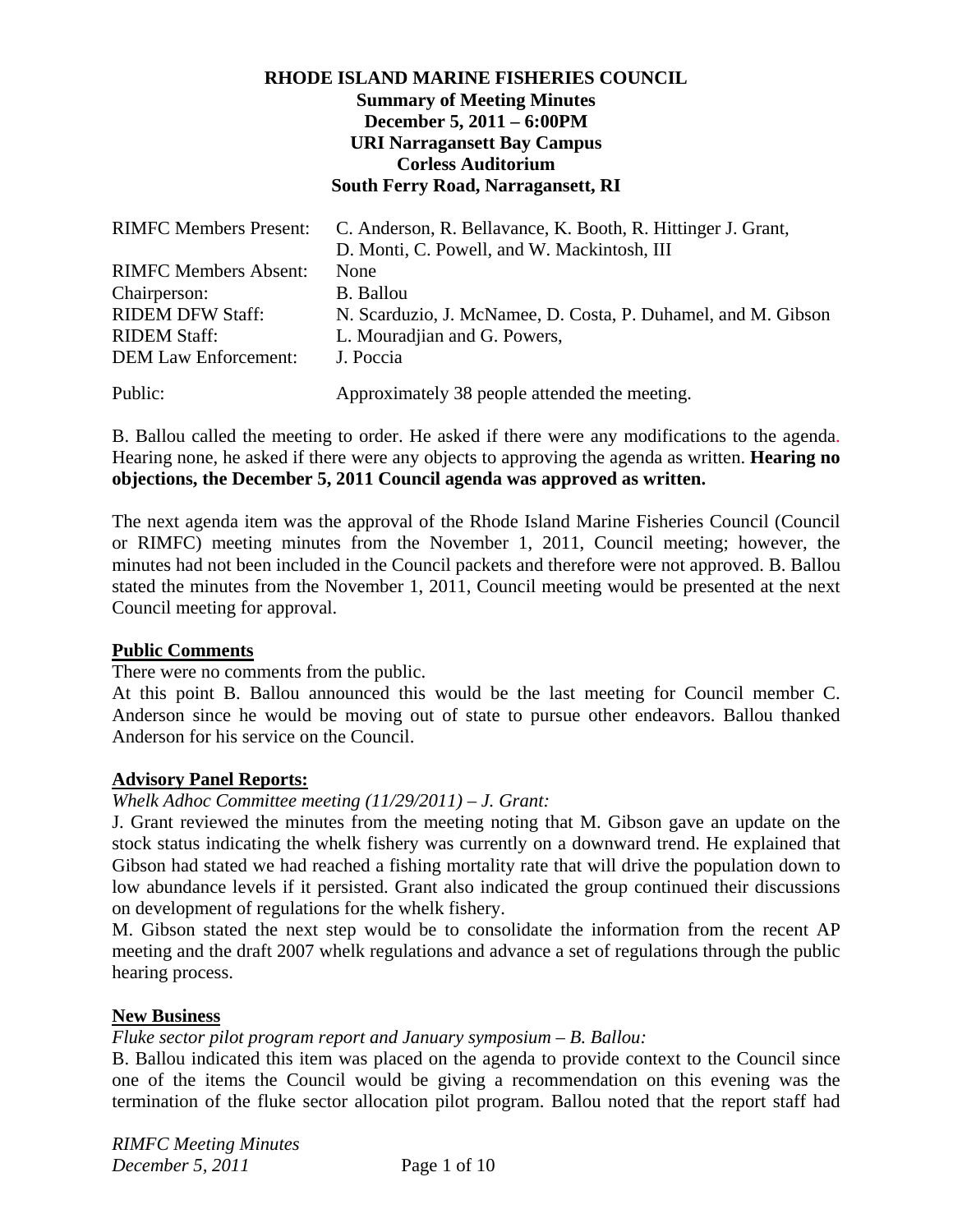been working on was completed and posted on the marine fisheries webpage.

M. Gibson noted there was a symposium planned for the middle of January where the Division was working with the URI Fisheries group to conduct a meeting about sector management in general. He also stated whatever outcome from this workshop there would also have to be an advisory panel and public hearing process.

*Council recommendations on November 9, 2011 Public hearing items:* 

1) Commercial Summer flounder quota management proposals for 2012:

## *Proposal #1 – End the sector pilot program:*

B. Ballou asked for the Division recommendation. M. Gibson stated that the Division supported terminating the trial sector pilot program.

## **C. Powell made a motion to recommend that the Director terminate the summer flounder sector allocation pilot program based on the Division recommendation. K. Booth seconded the motion.**

There was no discussion by the Council or from the audience.

For the record, prior to a vote on the motion, Council member W. Mackintosh, III, recused himself from voting on this issue. B. Ballou stated that for the record W. Mackintosh, III, had filed a recusal form with DEM Legal Services and removed himself from the Council table and seated himself in the audience while the item was discussed and voted on.

C. Anderson expressed concerns as to why the program was being terminated. He felt this was eliminating opportunities for the generation of income without having another plan in place.

**B. Ballou asked for the vote. The Council voted in favor to recommend that the Director terminate the summer flounder sector allocation pilot program; five in favor: (C. Powell, K. Booth, J. Grant, D. Monti, R. Hittinger); opposed: (none); two abstained:(C. Anderson, R. Bellavance); and one recusal: (W. Mackintosh, III). The motion passed 5/0/2.** 

## *Proposal #2 – Increase Winter 1 possession limits:*

M Gibson stated the Division recommended staying with the status quo given that at this time we do not know what the final quota will be. We do not have any basis to make any changes at this point. He noted the Division had sufficient authority to increase or decrease allowances from the starting limits in accordance with the quota and catch rates.

## **C. Anderson made a motion to recommend that the Director adopt an increase in the Winter 1 sub period starting possession limits to 500 pounds per day or for the aggregate period 3,500 pounds per week. J. Grant seconded the motion.**

There was further discussion by the Council on the motion to make sure there was no downside to making an increase. There were no comments made from the audience.

**B. Ballou asked for the vote. The Council voted in favor to recommend that the Director adopt an increase in the Winter 1 sub period starting possession limits to 500 pounds per day or for the aggregate period 3,500 pounds per week. The vote was six in favor: (K. Booth, J. Grant, D. Monti, C. Anderson, R. Bellavance, W. Mackintosh, III); one opposed: (C. Powell); and one abstained: (R. Hittinger). The motion passed 6/1/1.** 

*Proposal #3 – e-Logbook allowance:*

M. Gibson stated the Division supported this proposal.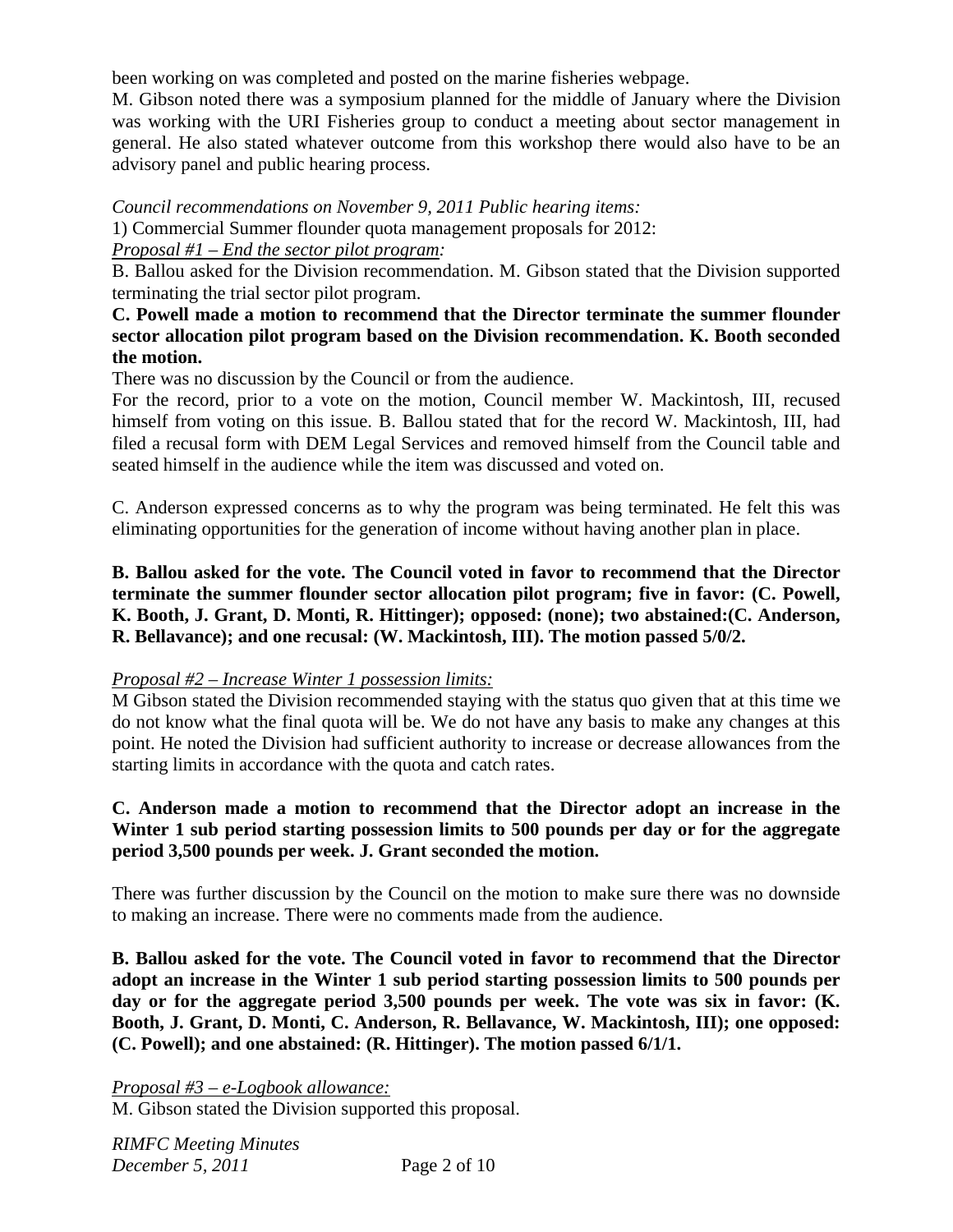## **R. Hittinger made a motion to recommend that the Director adopt the proposal for the voluntary allowance of electronic logbook reporting. C. Powell seconded the motion.**

K. Booth stated he was in support of this proposal but also suggested that the concerns the Division of Law Enforcement might have be addressed so that a format could allow them to do their job at the same time. He pointed out that many times the issue for enforcement is that they do not have access to the information to make the decisions they need to make. He emphasized the importance for enforce staff to have instantaneous information and the need to have devices such as smart phones to access internet data.

**B. Ballou asked for the vote. The Council voted unanimously to recommend that the Director adopt the voluntary allowance of electronic logbook reporting. The vote was eight in favor: (K. Booth, J. Grant, D. Monti, C. Anderson, R. Bellavance, W. Mackintosh, III, C. Powell, R. Hittinger). The motion passed 8/0.** 

#### *Proposal #4 – Remove Friday/Saturday closure:*

**K. Booth made a motion to recommend that the Director eliminate the Friday and Saturday closures. W. Mackintosh, III seconded the motion.** 

R. Hittinger voiced concerns about recent developments pertaining to the fluke stock status and that it looked like we were going to take a reduction in the quota for next year. He felt we would end up having to close the season at some point during the summer. He stated he would be against opening both Friday and Saturday. He asked the Council to consider opening Friday and keeping Saturday closed since the stock status was uncertain.

M. Gibson stated the Division supported eliminating the Friday and Saturday closures. He noted the Division had sufficient authority in the setting of starting possession limits and management of those possession limits that there was no need for an additional landings brake, our authority to change possession limits will suffice. Further, a 7-day fishing week provides for greater business flexibility. Finally, although a concern of anglers, there was no evidence that 7-day commercial fishing impacts catch rates in the recreational fishery.

D. Monti, speaking on behalf of the recreational sector, supported having at least a one-day closure and stated he supported having a Saturday closure.

K. Booth reviewed the history of where the closures came from pointing out that the quota had been restored from where we were in the past so there was no need for the closures.

There was further debate by the Council about the recreational and commercial concerns for the closures. Members from the audience from the commercial sector spoke in favor of removing the Friday and Saturday closures. Members from the audience from the recreational sector spoke in favor of maintaining at least a Saturday closure.

**B. Ballou asked for the vote. The Council voted in favor to recommend that the Director eliminate the Friday and Saturday closures; five in favor: (C. Anderson, R. Bellavance, K. Booth, J. Grant, W. Mackintosh, III); opposed: two (D. Monti, R. Hittinger); and one abstained:(C. Powell). The motion passed 5/2/1.**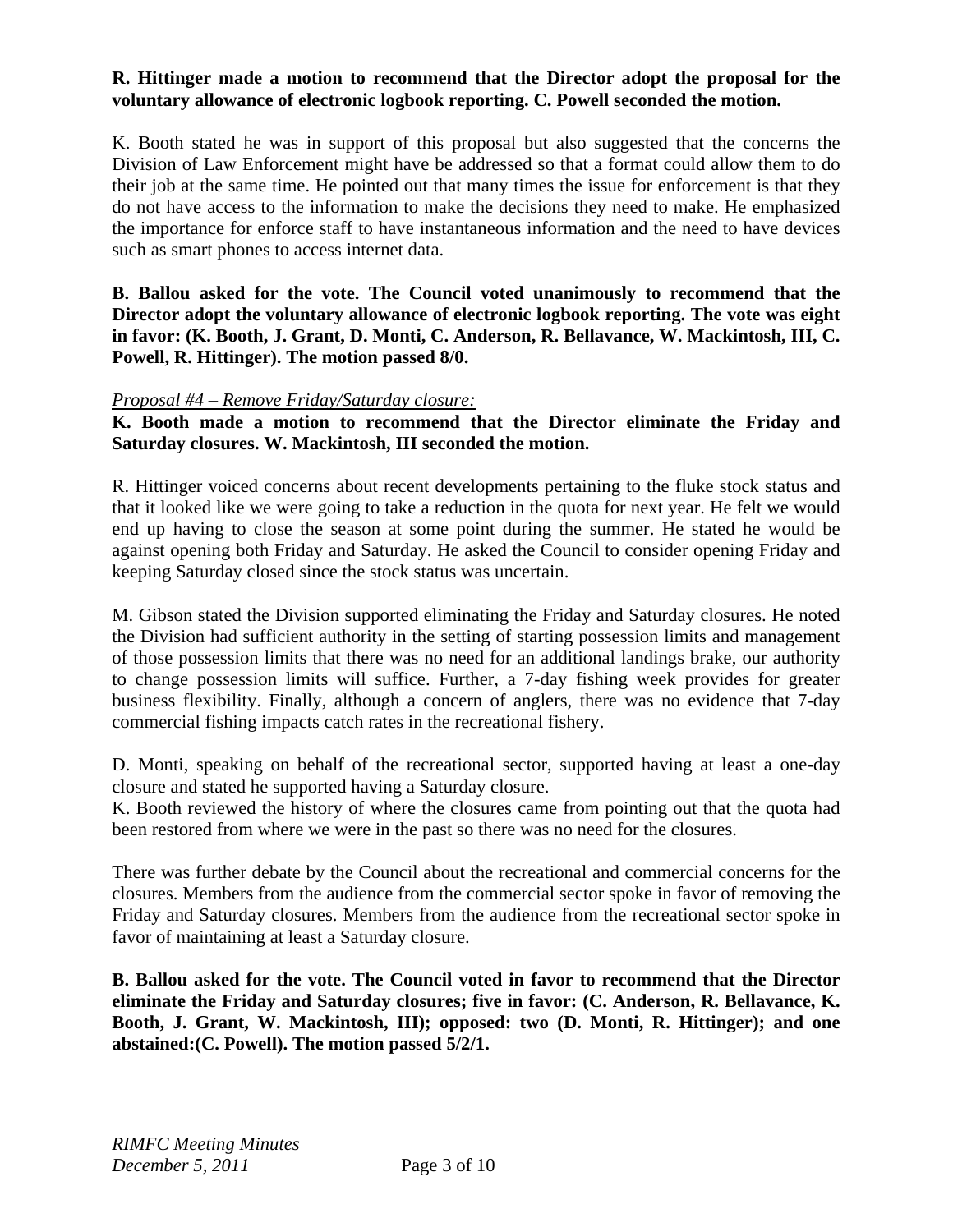#### *Proposal #5 – Increase summer aggregate amount:*

M. Gibson stated the Division supported this proposal and it made sense based on the Council's action to remove the Friday and Saturday closures.

## **J. Grant made a motion if the Director adopted the removal of the Friday and Saturday closures, then he would recommend that the Director adopt the proposed increase for the summer aggregate possession limit of 700 pounds per week. W. Mackintosh, III seconded the motion.**

There was Council discussion for clarification that if the daily possession limit were adjusted downward the aggregate possession limit would also be adjusted downward. M. Gibson confirmed that rational.

**B. Ballou asked for the vote. The Council voted in favor to recommend that the Director adopt the increased summer aggregate possession limit of 700 pounds per week contingent upon the Director also adopting the removal of the Friday and Saturday closures. The vote was seven in favor: (K. Booth, J. Grant, D. Monti, C. Anderson, R. Bellavance, W. Mackintosh, III, C. Powell); and one opposed: (R. Hittinger). The motion passed 7/1.** 

## *Proposal #6 – Increase Fall sub period possession limit:*

M. Gibson stated the Division has taken a status quo position on all of these possession limits given the uncertainty of what the final quota would be. He noted the Division was not totally opposed to the increase to 700 pounds but preferred to wait and see what the final numbers would be.

### **J. Grant made a motion to recommend that the Director adopt an increase for the Winter 2 sub period starting possession limits of 700 pounds per day. C. Anderson seconded the motion.**

There was Council discussion to confirm that the Division had the authority to make changes to the possession limit if the limit needed to be adjusted downward. There were no comments from the audience on the motion.

**B. Ballou asked for the vote. The Council voted in favor to recommend that the Director adopt an increase for the Winter 2 sub period starting possession limits to 700 pounds per day. The vote was seven in favor: (K. Booth, J. Grant, D. Monti, C. Anderson, R. Bellavance, W. Mackintosh, III, C. Powell); none opposed; and one abstained: (R. Hittinger). The motion passed 7/0/1.** 

#### *Proposal #7 – Increase non-exemption certificate holder possession limit:*

M. Gibson stated the Division supported an increase to 500 pounds and explained that the excemption certificate program had outlived its usefulness and had become obsolete. He stated the threshold should go up so that the opportunity for larger catches could be more equitably shared by the current industry and not be based on the industry that existed 20 years ago.

**K. Booth made a motion to have the possession limit for non-holders of summer flounder exemption certificates remain at status quo (200 pounds per day) until such time when the RIMFC Summer Flounder Advisory Panel could meet to discuss and review the entire fluke exemption certificate program. R. Bellavance seconded the motion.**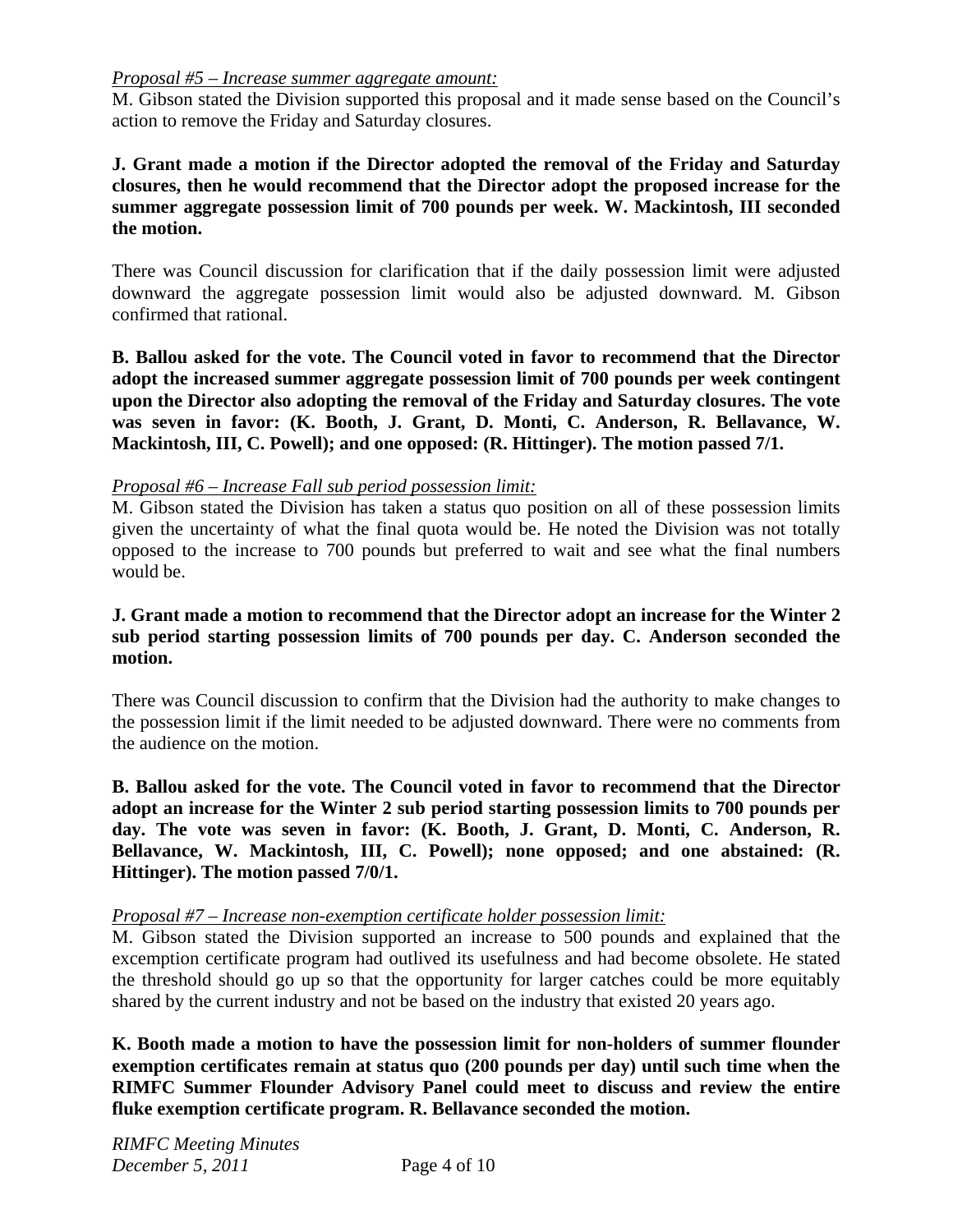Council members were in agreement not to take any action until the fluke AP could review the entire program. Audience members were in support of the Council motion.

**B. Ballou asked for the vote. The Council voted unanimously to recommend that the Director remain at status quo (200 pounds per day) for non-holders of summer flounder exemption certificates until such time when the RIMFC Summer Flounder Advisory Panel could meet to discuss and review the entire fluke exemption certificate program. The vote was eight in favor: (K. Booth, J. Grant, D. Monti, C. Anderson, R. Bellavance, W. Mackintosh, III, C. Powell, R. Hittinger). The motion passed 8/0.** 

B. Ballou stated this issue would then move to the fluke AP for review and discussion.

2) Commercial Scup quota management proposals for 2012:

*Division recommendations: to increase starting possession limits of 20,000 lbs/week for May/July/Sept sub periods, remove the winter 1 scup aggregate program to allow the full harvest limit of 50,000lbs/day, allow for electronic logbook reporting, and establish Division of Fish & Wildlife authority to move quota from the general category fishery to the floating fish trap sector:*

M. Gibson stated the Division recommended increasing to 50,000 lbs/day in the winter period, and they were recommending 5,000 lbs/week in the summer periods. He commented that the slide showing 20,000 lbs/week was an old number and reflected an initial model calculation that the Division has since made a correction.

N. Scarduzio noted there was also a technical change for the November federal sub period, the word "day", had been inadvertently left out of regulation and would be inserted. **The Council had no objection to the Division making this technical change.** 

R. Hittinger commented on the disproportions between the recreational sector and the commercial sector. Where the recreational sector had been limited or cut back to 10-fish/ person/day with a size increase to 10-1/2 inches. He stated it pointed to extreme regulations and restrictions on recreational fishing. He noted the irony in 50,000 lbs for one commercial vessel and wanted to point out the imbalance in this fishery.

## **C. Anderson made a motion to recommend that the Director adopt an increase in the scup starting possession limits of 5,000 lbs/week for the May/July/Sept sub periods, remove the winter 1 scup aggregate program to allow the full harvest limit of 50,000lbs/day, and make the technical change in the federal period. R. Bellavance seconded the motion.**

J. Carvalho voiced concerns at setting the limit at 5,000 pounds during the summer period he felt this may not be high enough.

**B. Ballou asked for the vote. The Council voted unanimously to recommend that the Director adopt an increase in the scup commercial starting possession limits of 5,000 lbs/week for the May/July/Sept sub periods, remove the winter 1 scup aggregate program to allow the full harvest limit of 50,000lbs/day, and make the necessary technical change in the federal period. The vote was eight in favor: (K. Booth, J. Grant, D. Monti, C. Anderson, R. Bellavance, W. Mackintosh, III, C. Powell, R. Hittinger). The motion passed 8/0.**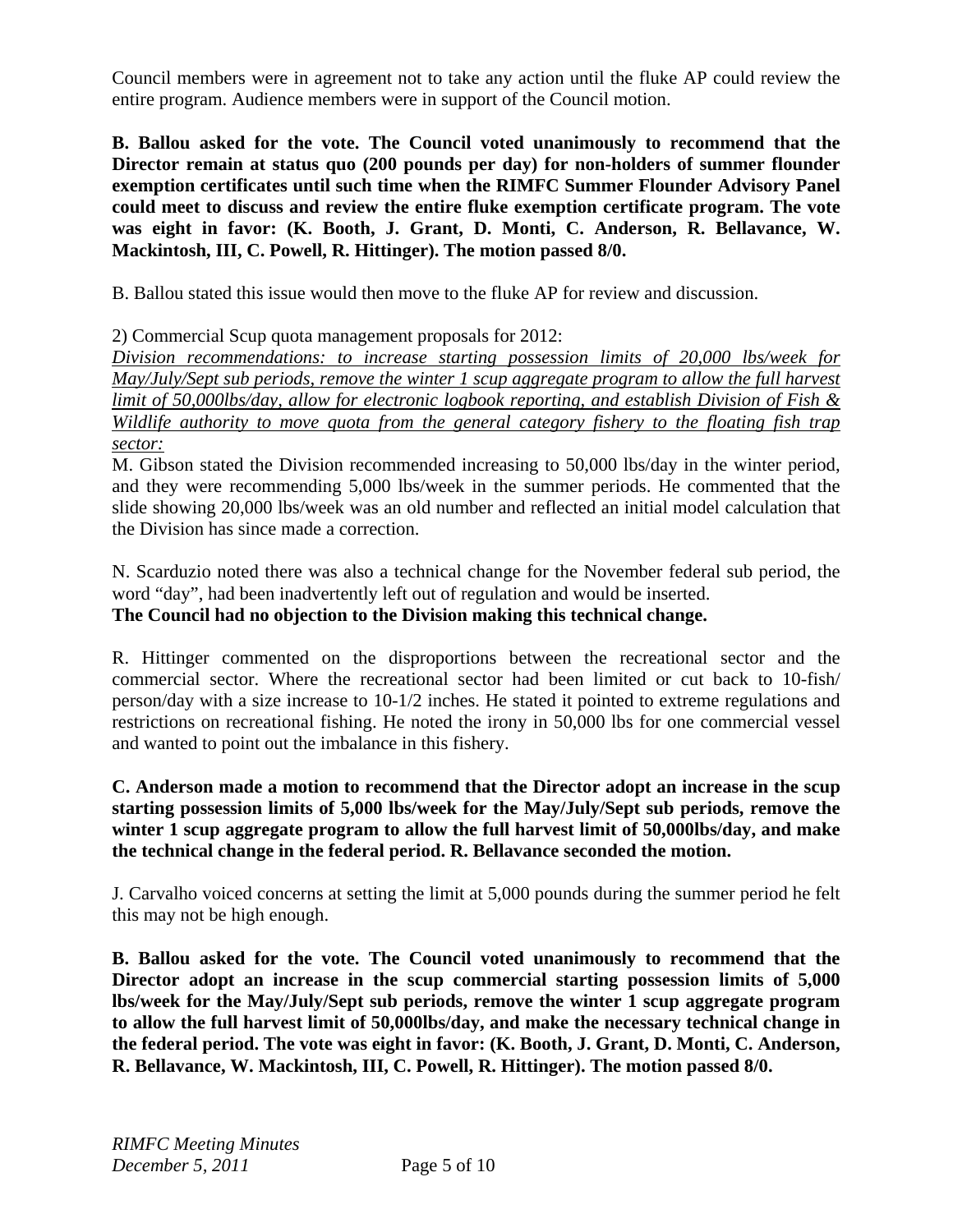### *Allow for electronic logbook reporting:*

M. Gibson explained this was the same provision as summer flounder and the Division was in support of this proposal.

## **D. Monti made a motion to recommend that the Director adopt the proposal for the voluntary allowance of electronic logbook reporting for scup. R. Bellavance seconded the motion.**

There was Council discussion as to whether this provision could be applied to all fish species. It was determined that because of the format of the current regulations the provision would have to be applied for individual species. There were no comments made from the audience.

**B. Ballou asked for the vote. The Council voted unanimously to recommend that the Director adopt the voluntary allowance of electronic logbook reporting for scup. The vote was eight in favor: (K. Booth, J. Grant, D. Monti, C. Anderson, R. Bellavance, W. Mackintosh, III, C. Powell, R. Hittinger). The motion passed 8/0.** 

### *Establish Division of Fish & Wildlife authority to move quota from the general category fishery to the floating fish trap sector:*

M. Gibson stated the Division was in support of this proposal explaining the timing and spatial distribution of scup migrations varies considerably from year to year. Given the unpredictability, it was critical that the Division have the authority to transfer quota between the trap sector and general category.

**D. Monti made a motion to recommend that the Director adopt language that would establish the authority for the Division of Fish & Wildlife to move quota from the scup general category fishery to the scup floating fish trap sector in order to effectively manage the scup quota. C. Powell seconded the motion.** 

There was no discussion on the motion by the Council.

J. Carvalho stated he was opposed to this proposal and felt it was unnecessary.

**Based on J. Carvalho's concerns, J. Grant offered a friendly amendment to the motion. He suggested that any quota that was rolled over from the general category to the floating fish traps sector could not exceed the amount that had already been transferred from the floating fish traps sector into the general category. He explained they could then get back some of what they had transferred if they needed it in the fall. Both D. Monti and C. Powell accepted the friendly amendment.** 

M. Gibson indicated he agreed with J. Grant this was what the Division would like to have the authority to accomplish.

The Council was in agreement with the motion and need for the Division to be able to move quota back and forth. J. Carvalho stated based on the friendly amendment, the discussion, and the Division's sincere response, he withdrew his objection to the proposal.

**B. Ballou asked for the vote. The Council voted unanimously to recommend that the Director adopt language that would establish the authority for the Division of Fish & Wildlife to move quota from the scup general category fishery to the scup floating fish trap**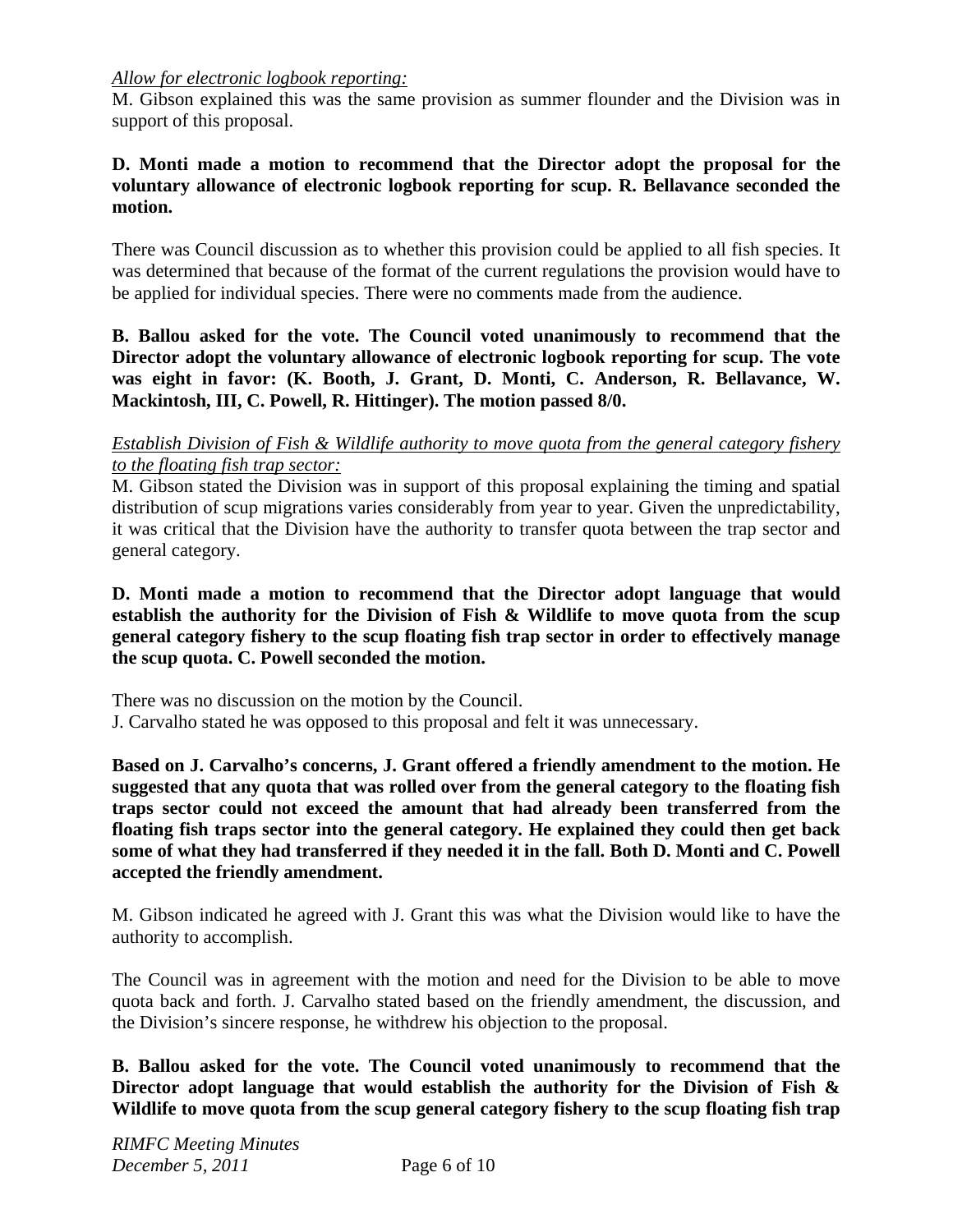**sector in order to effectively manage the scup quota. Also, to include a friendly amendment that any quota that was rolled over from the general category to the floating fish trap sector could not exceed the amount that had already been transferred from the floating fish trap sector into the general category. The vote was eight in favor: (K. Booth, J. Grant, D. Monti, C. Anderson, R. Bellavance, W. Mackintosh, III, C. Powell, R. Hittinger). The motion passed 8/0.** 

3) Commercial Black sea bass quota management proposals for 2012:

M. Gibson state the Division supported status quo explaining it was not clear yet if the sea bass quota would be increased for 2012. Should that occur, the Division had the authority to increase possession limits after sub periods commenced.

## **C. Powell made a motion to recommend that the Director remain at status quo (50 pounds during the summer months) based on current stock status of the fishery. J. Grant seconded the motion.**

K. Booth stated he was in support of option #2 with 25 pounds per day during the summer months. J. Grant stated he supported status quo at this point even though he would like an aggregate program. R. Hitting expressed concerns that the fishery was closed because of discards. The Council and the audience discussed whether the fishery was a bycatch or directed fishery.

**B. Ballou asked for the vote. The Council voted in favor to recommend that the Director remain at status quo (50 pounds per day during the summer months) based on current stock status of the fishery. The vote was five in favor: (J. Grant, D. Monti, C. Anderson, W. Mackintosh, III, C. Powell); one opposed: (R. Bellavance); and two abstained: (R. Hittinger, K. Booth). The motion passed 5/1/2.** 

4) Amendments to the Cod Management Plan to allow for a fillet law:

Staff from the Division of Law Enforcement indicated they were in support of any type of regulation that would set a minimum size fillet, something that could be measured and enforced. M. Gibson stated the Division was recommending that the minimum fillet size for cod be set at 14 inches with a patch of skin for identification purposes. Noting available data indicated that most cod yielding a 14 inch fillet would be 22 inches or larger.

The Council discussed the issues revolving around try to keep carcasses or having a minimum fillet size. R. Bellavance was opposed to implementing a fillet law.

## **R. Bellavance made a motion to recommend that the Director remain at status quo. There was no seconded to the motion therefore the motion died for lack of a seconded.**

## **R. Hittinger made a motion to recommend that the Director adopt a fillet for cod with retention of the carcass. D. Monti seconded the motion.**

F. Blount stated that leaving a patch of skin was already a federal law so any boat fishing federally already had to do that. He supported the Division recommendation for a 14-inch fillet. He stated he supported option #5, a 14-inch fillet. He suggested putting this in place on a trial bases from January 1 through April 30th.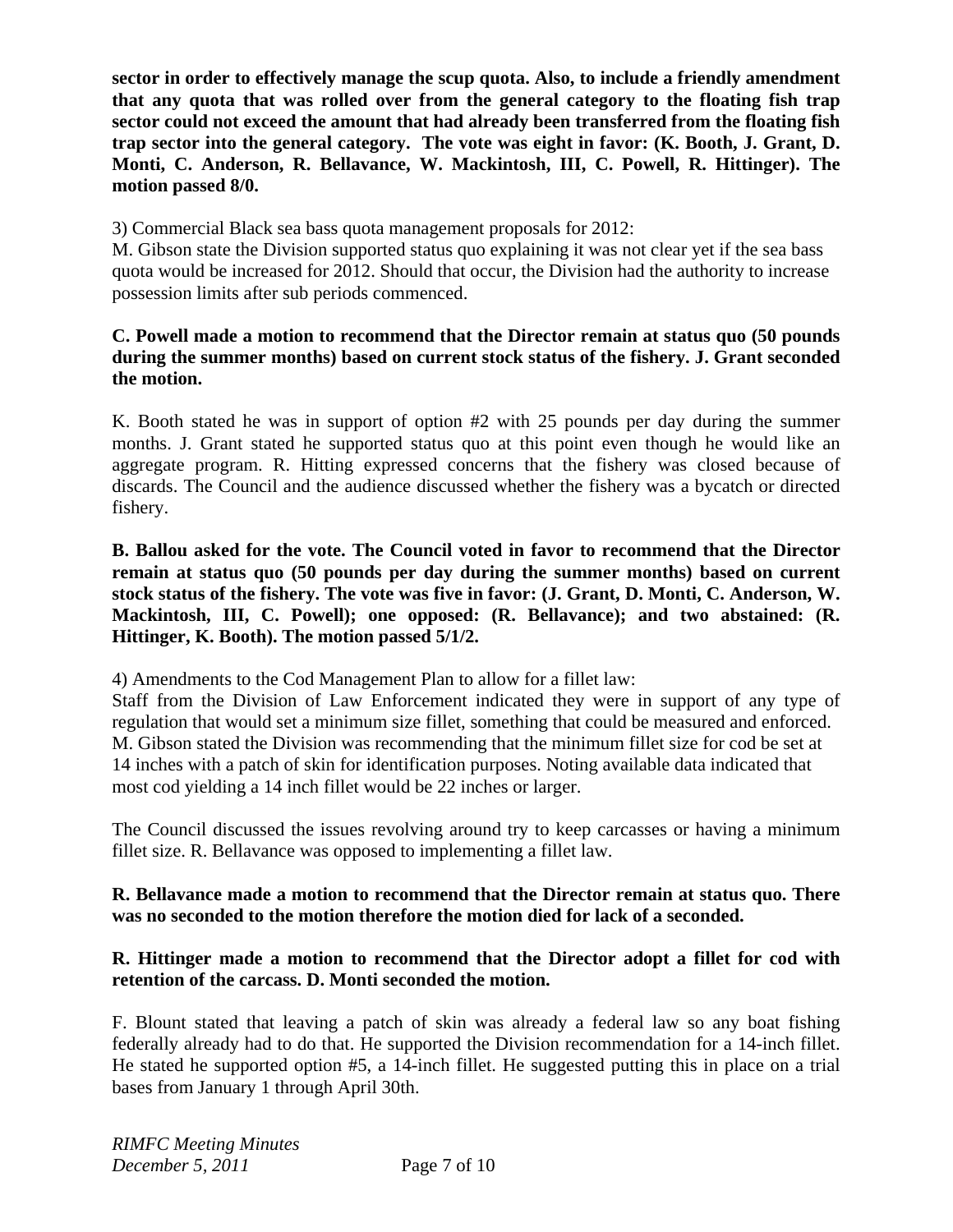C. Powell suggested putting in a sunset clause.

**C. Anderson requested to amend the motion currently on the table (it was not a friendly amendment so it could be discusses separately). That in addition to option #3 (adopt a fillet for cod with retention of the carcass) boats be offered on a trip basis (the whole trip had to be one or the other) option #5, which was a 14-inch fillet.** He noted you could land with some14 inch fillets or you could land with some short fillets and some racks, but you needed to have all the racks.

**B. Ballou clarified this would be a motion to add to the current motion and also, adopt option #5 (which was a 14-inch fillet) on a per trip basis. C. Powell seconded the motion. C. Powell requested a friendly amendment to add the sunset clause from January 1, 2012 through April 30, 2012.**

D. Monti stated the motion was becoming very complex. There was further discussion about the motion. The concern was what to do with the cod carcasses.

**B. Ballou further clarified the motion by stating - the motion was to recommend that the Director adopt option # 3 (adopt a fillet for cod with retention of the carcass) or option #5 (a 14-inch fillet) on a per trip basis which would be in effect from January 1, 2012 through April 30, 2012.**

**B. Ballou first asked for a vote on the amendment made by C. Anderson, which was to add option #5 (a 14-inch fillet) on a per trip basis which would be in effect from January 1, 2012 through April 30, 2012. The Council voted: six in favor, and two opposed. The motion passed 6/2.**

K. Booth raised concerns as to whether enforcement would be able to enforce this motion, indicating there was no possession limit on cod and there could be an enormous amount of fillets and carcasses to match up.

**B. Ballou asked for the vote on the motion to recommend adoption of option # 3 (allow filleting of cod with retention of the carcass) and option #5 (a 14-inch minimum fillet size) on a per trip basis, which would be in effect from January 1, 2012 through April 30, 2012. The Council voted six in favor: (J. Grant, D. Monti, C. Anderson, W. Mackintosh, III, C. Powell, R. Hittinger); one opposed: (R. Bellavance); and one abstained: (K. Booth). The motion passed 6/1/1.** 

*Approval of two Summer Flounder Advisory Panel agendas – R. Hittinger:*  The Council approved the agenda.

*Approval of Scup/Black Sea Bass Advisory Panel agenda – W. Mackintosh, III:*  The Council approved the agenda.

*Approval of Tautog Advisory Panel agenda – R. Hittinger:*  The Council approved the agenda.

*Approval of Striped Bass Advisory Panel agenda – K. Booth:*  The Council approved the agenda.

*RIMFC Meeting Minutes December 5, 2011* Page 8 of 10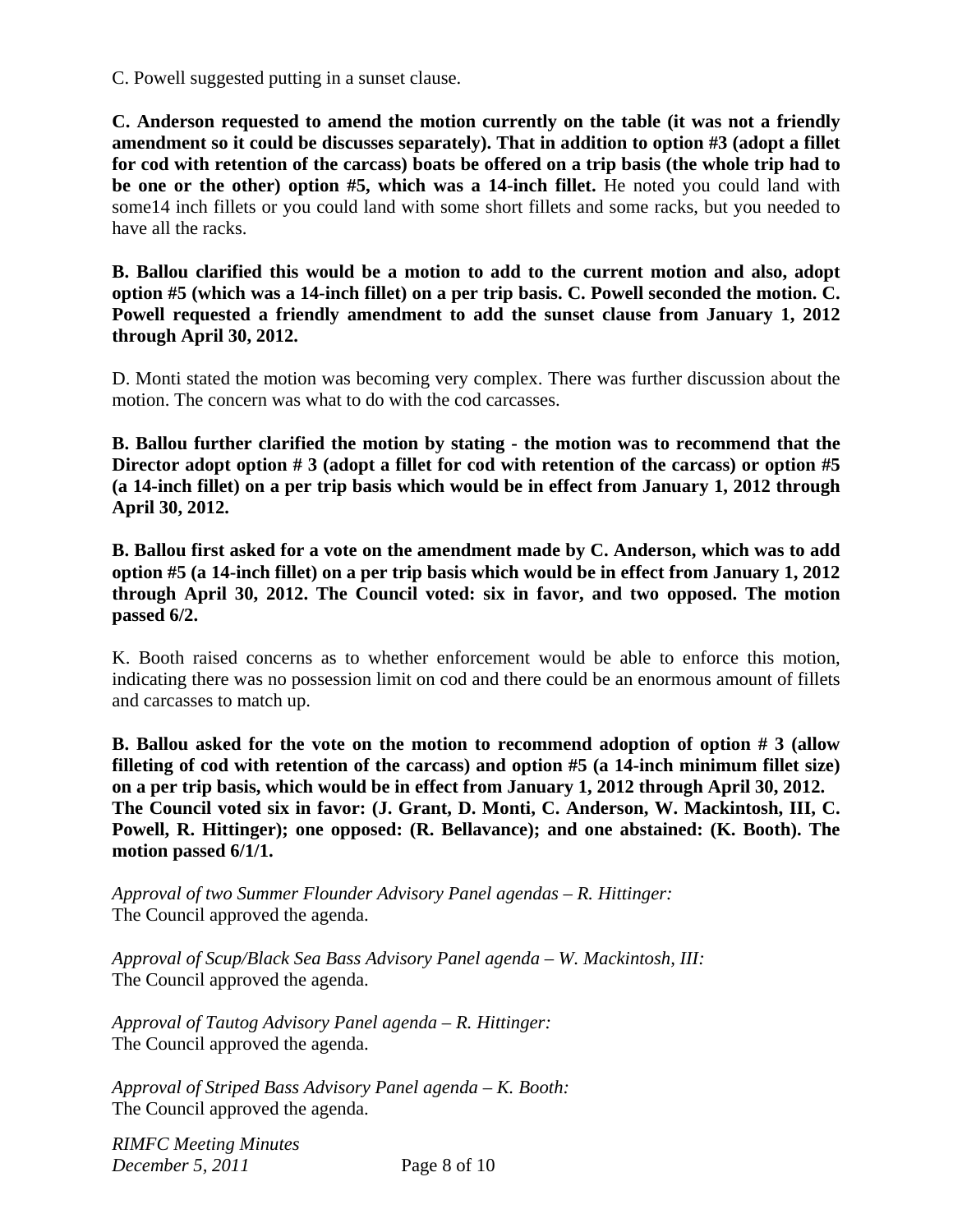*Approval of Menhaden Advisory Panel agenda – D. Monti:*  The Council approved the agenda.

### *Approval of Industry Advisory Committee agenda –R. Bellavance:*

R. Bellavance made the point that the "trap definition" item had already been heavily vetted though both an Adhoc committee and a Lobster AP meeting with reports issued by both those groups to the Council and wanted to know if the material was ready to be discussed by the Council instead of having another round of meetings. M. Gibson commented that he thought some of the other groups were reluctant to make any recommendations relative to other fisheries and sectors and the IAC would provide more representation with advice being rendered from each sector. R. Bellavance stated that was what the working group was for.

J. Grant stated the working group did a great job and we could probably work from that report without going to the IAC. J. Grant commented he thought the recommendations were done.

M. Gibson stated he did not think all the trap people had evaluated the report yet. It was decided to have the IAC meet to review the report. The Council approved the agenda for an IAC to convene to review the recommendations from the 4/21/2011 Trap Definition Working Group. The Council approved the agenda.

*Approval of Winter Flounder Advisory Panel agenda – C. Powell:*  The Council approved the agenda.

J. Grant asked if the methods of mechanical harvest topic could be added to the already approved Shellfish AP meeting agenda. The Council approved the addition of this topic to the SAP agenda.

#### *Proposed Council meeting schedule for 2012 – N. Scarduzio:*

N. Scarduzio stated the Council needed to approve the 2012 Council meeting agenda, and once approved it would be posted to the open meetings webpage on the Secretary of State's Office website to meet the open meetings requirement for this body. **D. Monti made a motion to approve the 2012 meeting schedule as submitted. J. Grant seconded the motion. The Council voted unanimously to approve the 2012 RIMFC meeting schedule as submitted. The motion passed 8/0.** 

#### **Old Business**

#### *Review of Advisory Panel Policy – B. Ballou/C. Powell:*

*Continued discussion, review, and consolidation of Advisory Panels and members – B. Ballou:*

B. Ballou suggested combining both these topics for discussion. He reminded Council members of some of the issues that had surfaced from this exercise, which was the fact that it was difficult to get a quorum at AP meetings due to the lack of member attendance. Ballou noted there had been several suggestions to consolidate the AP process and hold AP meetings over a one or twoday period where all the issues would be looked at together, such as finfish, crustacean, shellfish, and licensing. B. Ballou suggested that M. Gibson could work with staff to come up with some sort of agenda that might be implemented for August or September 2012 meetings.

There was brief Council discussion about implementing a one or two-day AP summit. Most Council members seemed to be receptive to trying the suggestion. R. Hittinger pointed out that the Summer Flounder AP was well attended and not all the advisory panels needed to be included in the summit. There were a lot of issue to discuss with the fluke fishery and this panel could easily take up half of day of meetings. Hittinger also noted you would be subjected to comment from people who may not fish the fishery but because they were present for an all day